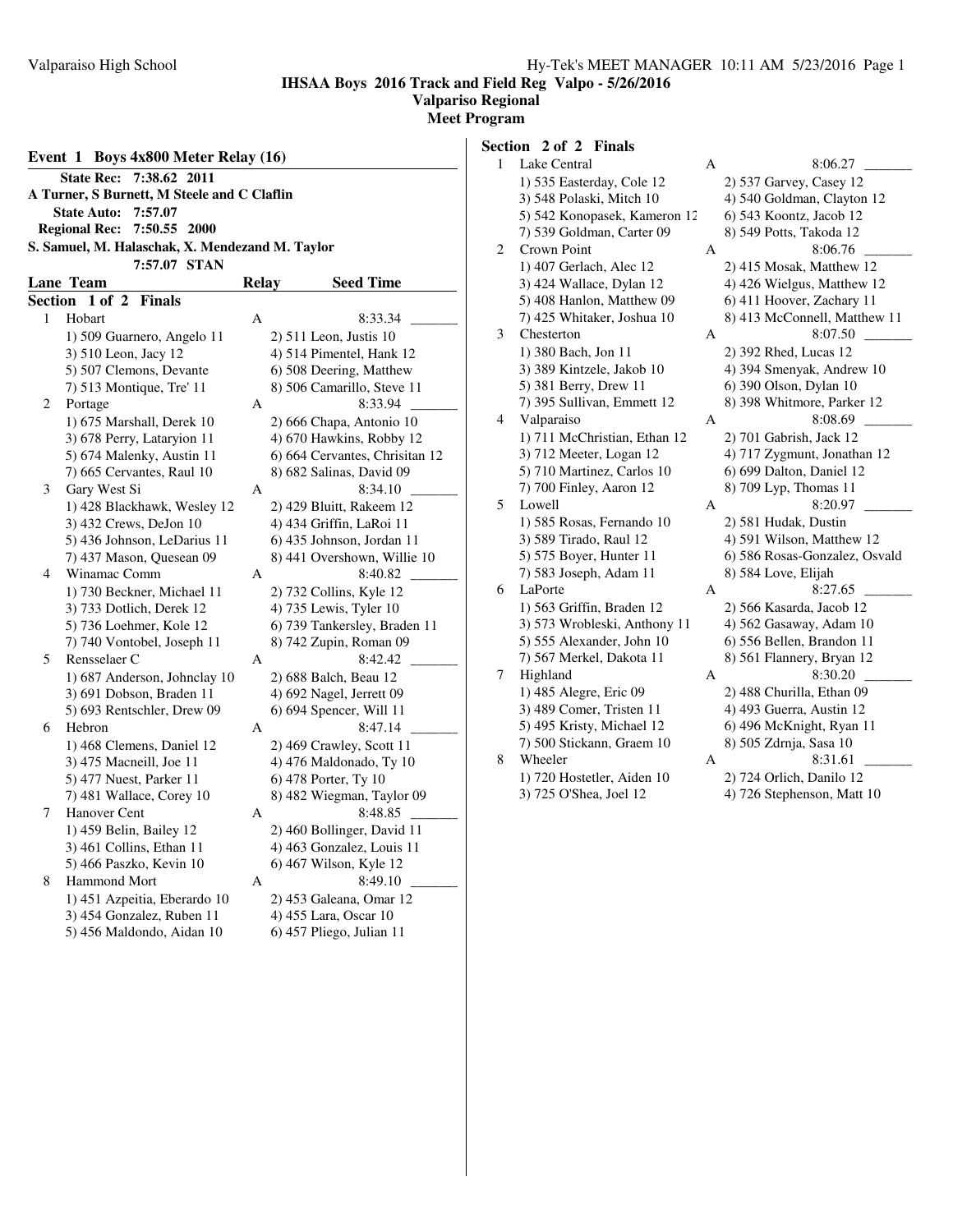**Valpariso Regional**

**Meet Program**

|                |                        |            |             |               | 8 Advance: Top 2 Each Heat plus Next 4 Best Times |                  |
|----------------|------------------------|------------|-------------|---------------|---------------------------------------------------|------------------|
|                | <b>State Rec:</b>      | 13.64 1976 |             |               | <b>Jerry Hill</b>                                 |                  |
|                | <b>State Auto:</b>     | 14.87      |             |               |                                                   |                  |
|                | <b>Regional Rec:</b>   | 13.80      | 1975        |               | <b>Greg Robertson</b>                             |                  |
|                |                        | 14.87      | <b>STAN</b> |               |                                                   |                  |
|                | <b>Lane Name</b>       |            |             |               | Yr School                                         | <b>Seed Time</b> |
|                | Heat 1 of 2 Prelims    |            |             |               |                                                   |                  |
| 1              | 446 Brown, Aaron       |            |             | 10            | Hammond Bish                                      | 16.18            |
| 2              | 553 Williams, Cameron  |            |             | 09            | Lake Central                                      | 15.82            |
| 3              | 396 Tuzinski, Colton   |            |             | 12            | Chesterton                                        | 15.21            |
| 4              | 623 Smallwood, Makiyah |            |             | 11            | Michigan Cit                                      | 14.50            |
| 5              | 716 Staples, Benjamin  |            |             | 12 Valparaiso | 15.03                                             |                  |
| 6              | 418 Roberts, Milton    |            |             | 10            | Crown Point                                       | 15.82            |
| 7              | 689 Balch, Landon      |            |             | 11            | Rensselaer C                                      | 15.94            |
| 8              | 522 Tillema, Gavin     |            |             | 10            | Kankakee Val                                      | 16.75            |
|                | Heat 2 of 2 Prelims    |            |             |               |                                                   |                  |
| 1              | 386 Harmon, Ryan       |            |             | 11            | Chesterton                                        | 15.96            |
| $\overline{c}$ | 517 Tam, Alex          |            |             | 12            | Hobart                                            | 15.85            |
| 3              | 444 Kneeland, Antonio  |            |             | 11            | Griffith                                          | 15.34            |
| 4              | 667 Finley, Daveon     |            |             | 11            | Portage                                           | 14.55            |
| 5              | 606 Tucker, Anthony    |            |             | 12            | Merrillville                                      | 14.88            |
| 6              | 450 Lang, Malcolm      |            |             | 11            | Hammond Gavi                                      | 15.73            |
| 7              | 430 Brookshire, Kaylin |            |             | 11            | Gary West Si                                      | 15.87            |
| 8              | 663 Thrasher, William  |            |             | 11            | North Newton                                      | 16.51            |

# **Event 3 Boys 100 Meter Dash (16)**

| $\sum_{i=1}^{n}$<br>8 Advance: Top 2 Each Heat plus Next 4 Best Times                  |                        |            |  |    |                        |  |                  |  |  |  |  |
|----------------------------------------------------------------------------------------|------------------------|------------|--|----|------------------------|--|------------------|--|--|--|--|
|                                                                                        |                        |            |  |    |                        |  |                  |  |  |  |  |
|                                                                                        | <b>State Rec:</b>      | 10.31 1981 |  |    | <b>Jerome Harrison</b> |  |                  |  |  |  |  |
|                                                                                        | <b>State Auto:</b>     | 11.11      |  |    |                        |  |                  |  |  |  |  |
| 10.43 2012<br><b>Regional Rec:</b><br><b>Cornelius Strickland</b><br><b>11.11 STAN</b> |                        |            |  |    |                        |  |                  |  |  |  |  |
|                                                                                        |                        |            |  |    |                        |  |                  |  |  |  |  |
|                                                                                        | <b>Lane Name</b>       |            |  |    | Yr School              |  | <b>Seed Time</b> |  |  |  |  |
|                                                                                        | Heat 1 of 2 Prelims    |            |  |    |                        |  |                  |  |  |  |  |
| 1                                                                                      | 479 Surber, Nick       |            |  | 11 | Hebron                 |  | 11.53            |  |  |  |  |
| 2                                                                                      | 579 Gill, Jaeger       |            |  |    | 10 Lowell              |  | 11.24            |  |  |  |  |
| $\mathbf{3}$                                                                           | 680 Ratliff, Jeremiah  |            |  |    | 12 Portage             |  | 11.17            |  |  |  |  |
| 4                                                                                      | 420 Shoemaker, Garret  |            |  |    | 12 Crown Point         |  | 10.79            |  |  |  |  |
| 5 <sup>1</sup>                                                                         | 595 Brooks, Jazion     |            |  |    | 10 Merrillville        |  | 11.18            |  |  |  |  |
| 6                                                                                      | 371 Tukes, Josh        |            |  |    | 11 Andrean             |  | 11.23            |  |  |  |  |
| 7                                                                                      | 639 Barilla, Miles     |            |  |    | 12 Munster             |  | 11.45            |  |  |  |  |
| 8                                                                                      | 737 O'Donnell, Michael |            |  |    | 11 Winamac Comm        |  | 11.85            |  |  |  |  |
| Heat                                                                                   | 2 of 2 Prelims         |            |  |    |                        |  |                  |  |  |  |  |
| 1                                                                                      | 440 Muhammad, Tajeem   |            |  |    | 10 Gary West Si        |  | 11.57            |  |  |  |  |
| 2                                                                                      | 621 Lockridge, Matthew |            |  |    | 12 Michigan Cit        |  | 11.30            |  |  |  |  |
| 3                                                                                      | 410 Harrell, Robert    |            |  |    | 12 Crown Point         |  | 11.10            |  |  |  |  |
| 4                                                                                      | 538 Giles, Anthony     |            |  |    | 11 Lake Central        |  | 11.03            |  |  |  |  |
| 5                                                                                      | 596 Jones, Thomas      |            |  |    | 12 Merrillville        |  | 11.04            |  |  |  |  |
| 6                                                                                      | 377 Walker, Xavier     |            |  |    | 12 Bowman Leade        |  | 11.22            |  |  |  |  |
| 7                                                                                      | 721 Lee, Jesiah        |            |  | 11 | Wheeler                |  | 11.38            |  |  |  |  |
| 8                                                                                      | 660 Wilde, Brennan     |            |  |    | 12 North Judson        |  | 11.63            |  |  |  |  |
|                                                                                        |                        |            |  |    |                        |  |                  |  |  |  |  |

|    | Event 4 Boys 1600 Meter Run (16) |         |             |    |                        |                  |
|----|----------------------------------|---------|-------------|----|------------------------|------------------|
|    | State Rec: 4:03.00 2011          |         |             |    | <b>Austin Mudd</b>     |                  |
|    | <b>State Auto:</b>               | 4:17.47 |             |    |                        |                  |
|    | Regional Rec: 4:11.10            |         | 1975        |    | <b>Carey Pinkowski</b> |                  |
|    |                                  | 4:17.47 | <b>STAN</b> |    |                        |                  |
|    | <b>Lane Name</b>                 |         |             |    | Yr School              | <b>Seed Time</b> |
|    | Section 1 of 1 Finals            |         |             |    |                        |                  |
| 1  | 640 Burgwald, Theo               |         |             |    | 12 Munster             | 4:25.66          |
| 2  | 611 Berg, Byron                  |         |             | 11 | Michigan Cit           | 4:26.68          |
| 3  | 644 Keslin, Tyler                |         |             |    | 12 Munster             | 4:23.69          |
| 4  | 453 Galeana, Omar                |         |             |    | 12 Hammond Mort        | 4:25.00          |
| 5  | 679 Quinones, Dillon             |         |             | 11 | Portage                | 4:25.52          |
| 6  | 732 Collins, Kyle                |         |             | 12 | Winamac Comm           | 4:25.61          |
| 7  | 710 Martinez, Carlos             |         |             |    | 10 Valparaiso          | 4:29.49          |
| 8  | 561 Flannery, Bryan              |         |             |    | 12 LaPorte             | 4:29.99          |
| 9  | 581 Hudak, Dustin                |         |             |    | Lowell                 | 4:30.20          |
| 10 | 549 Potts, Takoda                |         |             |    | 12 Lake Central        | 4:30.34          |
| 11 | 466 Paszko, Kevin                |         |             | 10 | Hanover Cent           | 4:34.18          |
| 12 | 401 Bakker, Carson               |         |             | 09 | Covenant Chr           | 4:35.66          |
| 13 | 407 Gerlach, Alec                |         |             |    | 12 Crown Point         | 4:37.17          |
| 14 | 528 Beatty, Isaac                |         |             | 09 | Lake Central           | 4:37.41          |
| 15 | 583 Joseph, Adam                 |         |             |    | 11 Lowell              | 4:38.51          |
| 16 | 628 Chapman, Cameron             |         |             |    | 10 Morgan Towns        | 4:44.11          |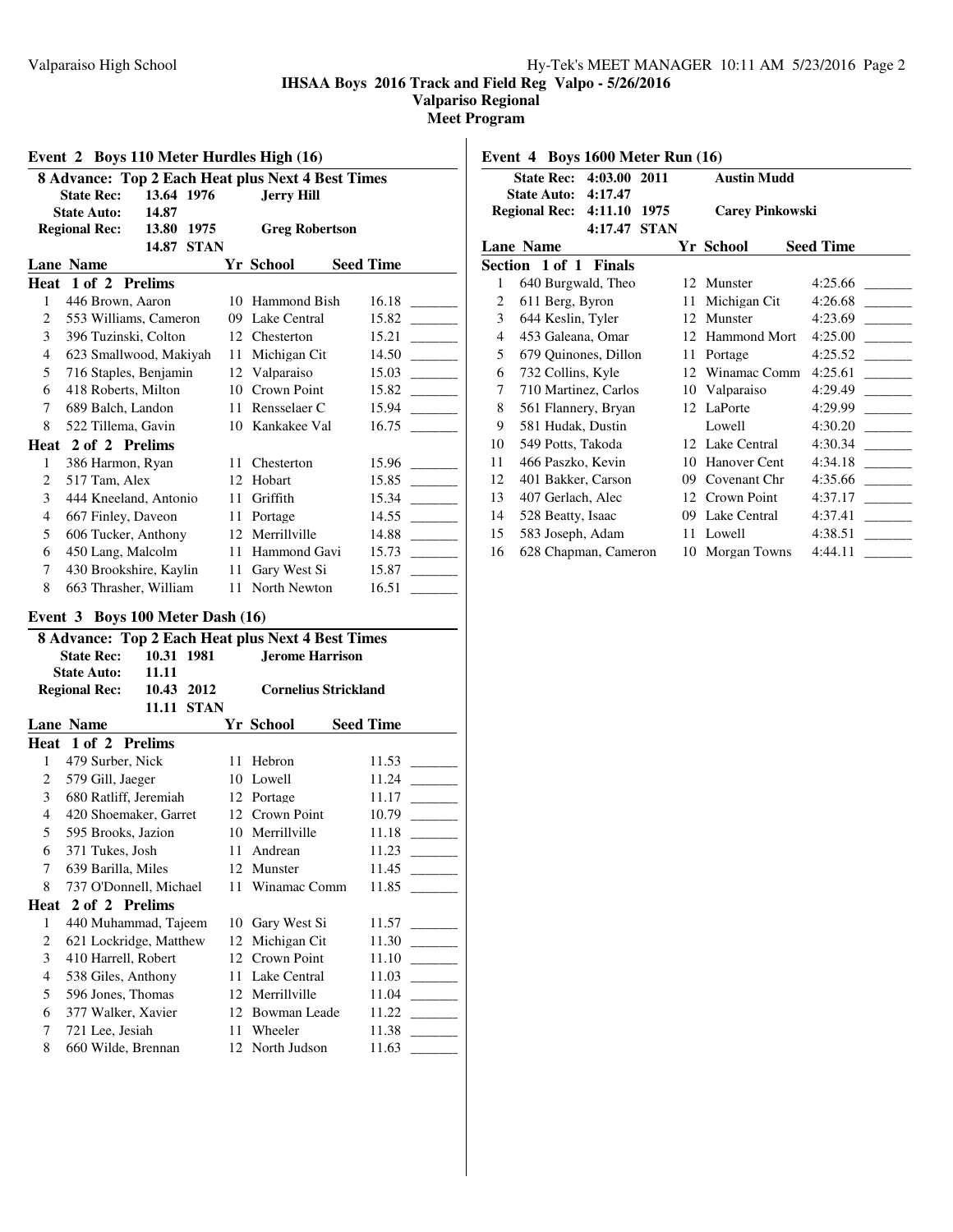1 Wheeler A 43.68 \_\_\_\_\_\_\_\_\_

**IHSAA Boys 2016 Track and Field Reg Valpo - 5/26/2016**

## **Valpariso Regional**

**Meet Program**

| Event 5 Boys 4x100 Meter Relay (16)   |                                             |       |                             |  |  |  |  |  |  |  |  |
|---------------------------------------|---------------------------------------------|-------|-----------------------------|--|--|--|--|--|--|--|--|
| 41.02 1982<br><b>State Rec:</b>       |                                             |       |                             |  |  |  |  |  |  |  |  |
|                                       | D. Young, J. Patrick, G. Moore and A. Price |       |                             |  |  |  |  |  |  |  |  |
|                                       | <b>State Auto:</b><br>42.55                 |       |                             |  |  |  |  |  |  |  |  |
|                                       | 41.43 2014<br><b>Regional Rec:</b>          |       | <b>Gary West Side</b>       |  |  |  |  |  |  |  |  |
| B Wesby, C Sims, L Johnson, J Johnson |                                             |       |                             |  |  |  |  |  |  |  |  |
|                                       | 42.55 STAN                                  |       |                             |  |  |  |  |  |  |  |  |
|                                       | <b>Lane Team</b>                            | Relay | <b>Seed Time</b>            |  |  |  |  |  |  |  |  |
| <b>Section</b>                        | 1 of 2<br><b>Finals</b>                     |       |                             |  |  |  |  |  |  |  |  |
| 1                                     | North Judson                                | A     | 45.41                       |  |  |  |  |  |  |  |  |
|                                       | 1) 656 Elder, Justin 12                     |       | 2) 657 Greer, Fletcher 09   |  |  |  |  |  |  |  |  |
|                                       | 3) 658 Medbourn, Hunter 11                  |       | 4) 659 Reedy, Colton 09     |  |  |  |  |  |  |  |  |
|                                       | 5) 660 Wilde, Brennan 12                    |       | 6) 661 Wilde, Brice 12      |  |  |  |  |  |  |  |  |
| 2                                     | Highland                                    | A     | 45.20                       |  |  |  |  |  |  |  |  |
|                                       | 1) 484 Aifuwa, Jonah 12                     |       | 2) 487 Celmer, Tristian 10  |  |  |  |  |  |  |  |  |
|                                       | 3) 490 Echols, Dolante 10                   |       | 4) 498 Rios, Rafael 09      |  |  |  |  |  |  |  |  |
|                                       | 5) 499 Smolar, Kaiden 09                    |       | 6) 502 Tank, Maximilian 10  |  |  |  |  |  |  |  |  |
|                                       | 7) 503 Theisen, Logan 11                    |       |                             |  |  |  |  |  |  |  |  |
| 3                                     | Morgan Towns                                | A     | 45.16                       |  |  |  |  |  |  |  |  |
|                                       | 1) 630 Gast, Caleb 12                       |       | 2) 629 Gast, Aaron 12       |  |  |  |  |  |  |  |  |
|                                       | 3) 631 Howe, Dylan 12                       |       | 4) 635 Savage, Aaron 11     |  |  |  |  |  |  |  |  |
|                                       | 5) 636 Schnieder, Robby 12                  |       | 6) 637 Spencer, Clayton 12  |  |  |  |  |  |  |  |  |
| 4                                     | Valparaiso                                  | А     | 44.15                       |  |  |  |  |  |  |  |  |
|                                       | 1) 698 Bond, Jacob 10                       |       | 2) 708 Kurth, Jackson       |  |  |  |  |  |  |  |  |
|                                       | 3) 706 Jobbe, Maxwell 11                    |       | 4) 707 Johnson, Dylan 12    |  |  |  |  |  |  |  |  |
|                                       | 5) 702 Hamer, Joshua 11                     |       | 6) 713 Nelson, Paul 12      |  |  |  |  |  |  |  |  |
| 5                                     | Munster                                     | А     | 44.49                       |  |  |  |  |  |  |  |  |
|                                       | 1) 639 Barilla, Miles 12                    |       | 2) 641 Jen, Kyle 12         |  |  |  |  |  |  |  |  |
|                                       | 3) 642 Jonelis, Michael 11                  |       | 4) 643 Kaufmann, Brett 12   |  |  |  |  |  |  |  |  |
|                                       | 5) 645 Marcus, Matt 11                      |       | 6) 647 Salzeider, Eric 11   |  |  |  |  |  |  |  |  |
|                                       | 7) 653 Warren, Jack 12                      |       | 8) 654 Zachary, AJ 10       |  |  |  |  |  |  |  |  |
| 6                                     | LaPorte                                     | А     | 44.57                       |  |  |  |  |  |  |  |  |
|                                       | 1) 571 Tobar, Jacob 12                      |       | 2) 559 Cole, Jacob 11       |  |  |  |  |  |  |  |  |
|                                       | 3) 565 Hlinovsky, Joseph 11                 |       | 4) 568 Nespo, Drayson 10    |  |  |  |  |  |  |  |  |
|                                       | 5) 569 Smith, Marshall 11                   |       | 6) 558 Cave, Tyler 12       |  |  |  |  |  |  |  |  |
| 7                                     | Gary West Si                                | A     | 45.30                       |  |  |  |  |  |  |  |  |
|                                       | 1) 430 Brookshire, Kaylin 11                |       | 2) 431 Carlisle, Trevion 12 |  |  |  |  |  |  |  |  |
|                                       | 3) 432 Crews, DeJon 10                      |       | 4) 438 McCarter, Bashear 10 |  |  |  |  |  |  |  |  |
|                                       | 5) 439 Minter, Dereon 11                    |       | 6) 440 Muhammad, Tajeem 10  |  |  |  |  |  |  |  |  |
|                                       | 7) 442 Smith, Jairus 11                     |       | 8) 443 Thurston, Jawaun 12  |  |  |  |  |  |  |  |  |
| 8                                     | Hebron                                      | А     | 46.09                       |  |  |  |  |  |  |  |  |
|                                       | 1) 471 Graf, Shawn 11                       |       | 2) 472 Haskins, Joey 12     |  |  |  |  |  |  |  |  |
|                                       | 3) 473 Lewis, Austin 12                     |       | 4) 474 Lyons, Eric 12       |  |  |  |  |  |  |  |  |
|                                       | 5) 476 Maldonado, Ty 10                     |       | 6) 479 Surber, Nick 11      |  |  |  |  |  |  |  |  |
|                                       | 7) 480 Wall, Jeremy 11                      |       | 8) 483 Wolverton, Trey 10   |  |  |  |  |  |  |  |  |

# **Section 2 of 2 Finals**<br>1 Wheeler

|   | 1) 721 Lee, Jesiah 11         |   | 2) 729 Wasz, Jacob 12        |
|---|-------------------------------|---|------------------------------|
|   | 3) 723 Novak, Jason 12        |   | 4) 728 Turpin, Sam 10        |
|   | 5) 727 Turpin, Clay 12        |   | 6) 722 Melvin, Brenden 11    |
| 2 | Merrillville                  | А | 43.54                        |
|   | 1) 592 Alexander, Justus 11   |   | $2)$ 596 Jones, Thomas 12    |
|   | 3) 604 Thomas, Kejuan 11      |   | 4) 605 Thompson, Matthew 12  |
|   | 5) 595 Brooks, Jazion 10      |   | 6) 593 Bailey, Drew          |
|   | 7) 606 Tucker, Anthony 12     |   | 8) 607 Wheeler, JoRale 12    |
| 3 | Chesterton                    | А | 43.23                        |
|   | 1) 382 Biokoro, Ej 11         |   | 2) 383 Corzan, Darren 11     |
|   | 3) 385 Flores, Philip 11      |   | 4) 399 Wissing, Kevin 12     |
|   | 5) 388 Huber, Jacob 10        |   | 6) 391 Razo, Louie 10        |
|   | 7) 396 Tuzinski, Colton 12    |   | 8) 386 Harmon, Ryan 11       |
| 4 | Portage                       | A | 42.23                        |
|   | 1) 667 Finley, Daveon 11      |   | $2)$ 683 Sanchez, Angel 10   |
|   | 3) 677 Parker, LaRon 11       |   | 4) 680 Ratliff, Jeremiah 12  |
|   | 5) 673 Lewis, T'Cori 11       |   | 6) 676 Milledge, Greg 10     |
|   | 7) 681 Rucker, Marion 12      |   | 8) 668 Gauldin, Elijah 11    |
| 5 | Crown Point                   | А | 42.75                        |
|   | 1) 420 Shoemaker, Garret 12   |   | 2) 410 Harrell, Robert 12    |
|   | 3) 421 Stewart, Zachary 11    |   | 4) 414 McCormick, Shane 11   |
|   | 5) 416 Muniz, Marc 11         |   | 6) 406 Berry, Jacob 11       |
|   | 7) 412 Jaworsky, Nathan 11    |   | 8) 423 Velazquez, Austin 12  |
| 6 | Michigan Cit                  | А | 43.10                        |
|   | 1) 619 Jensen, Dylan 12       |   | 2) 620 Jones, Dominique 11   |
|   | 3) 614 Crawford, Cevin 12     |   | 4) 622 McGill, Keyshawn 10   |
|   | 5) 612 Cain-Veasey, Aryuan 11 |   | 6) 613 Combs, Dante 11       |
|   | 7) 621 Lockridge, Matthew 12  |   | 8) 618 Hurt, Jr., Brandon 11 |
| 7 | Lake Central                  | А | 43.62                        |
|   | 1) 529 Benson, Josh 11        |   | 2) 530 Bettis, Dakota 10     |
|   | 3) 538 Giles, Anthony 11      |   | 4) 552 Tribble, Quincy 09    |
|   | 5) 534 Deltoro, Alex 09       |   | 6) 546 Munoz, Jeremy 09      |
|   | 7) 547 Pavloski, Tony 11      |   | 8) 536 Garcia, Anthony 11    |
| 8 | Lowell                        | Α | 43.80                        |
|   | 1) 580 Greenholt, Tucker 10   |   | 2) 582 James, Isaac 12       |
|   | 3) 587 Sekuloski, Benjamin 12 |   | 4) 579 Gill, Jaeger 10       |
|   | 5) 574 Bottos, Ryan 12        |   | 6) 576 Charters, Logan 10    |
|   | 7) 585 Rosas, Fernando 10     |   | 8) 578 Galvan, Zacharias 11  |
|   |                               |   |                              |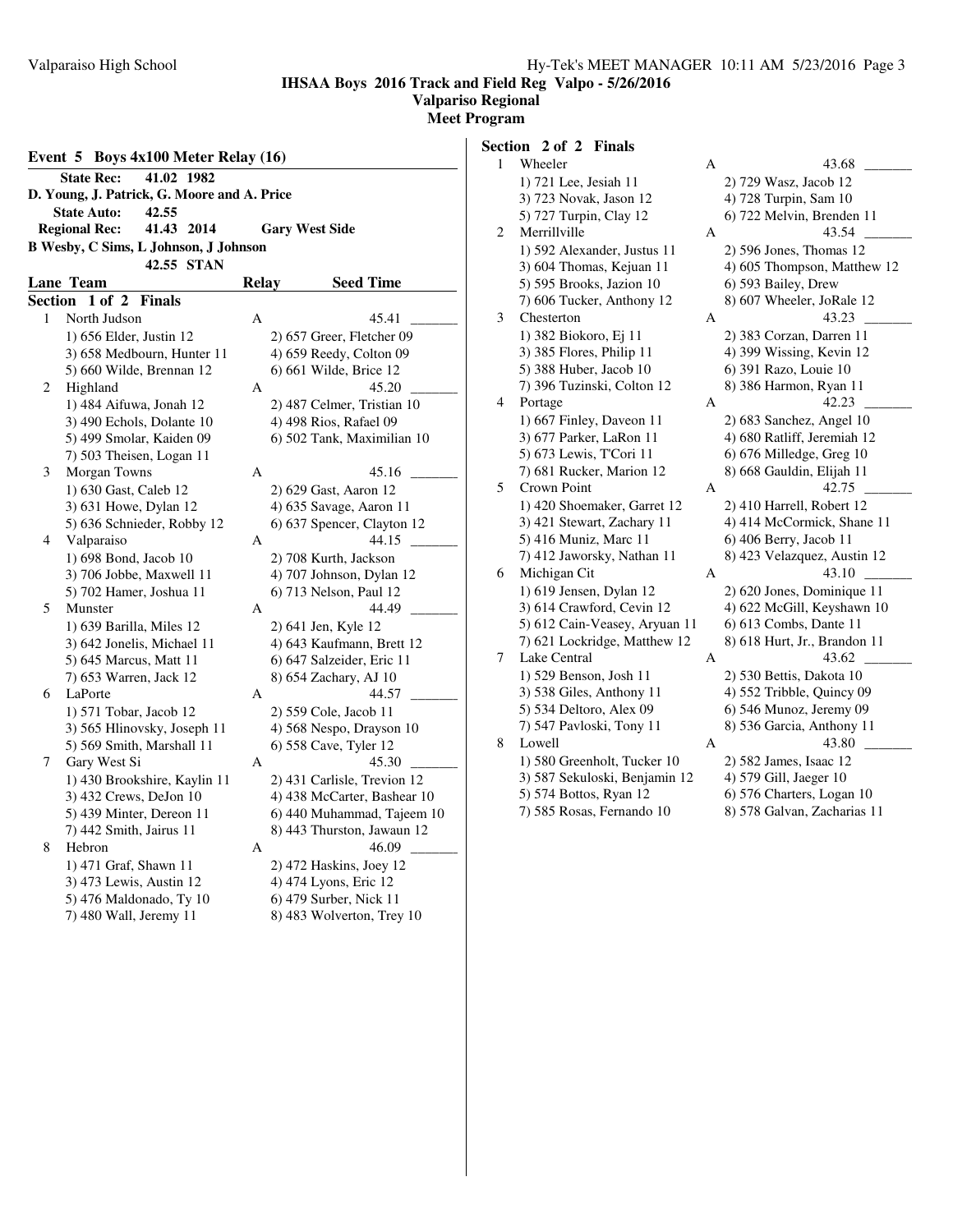**Valpariso Regional**

**Meet Program**

| Event 6 Boys 400 Meter Dash (16)                |    |                      |                  |
|-------------------------------------------------|----|----------------------|------------------|
| 46.99 2002<br><b>State Rec:</b>                 |    | <b>David Neville</b> |                  |
| <b>State Auto:</b><br>49.37                     |    |                      |                  |
| 47.41 2002<br><b>Regional Rec:</b>              |    | <b>David Neville</b> |                  |
| 49.37 STAN                                      |    |                      |                  |
| <b>Lane Name</b>                                |    | Yr School            | <b>Seed Time</b> |
| Section 1 of 2<br>Finals                        |    |                      |                  |
| 662 Espino, Miguel<br>1                         | 11 | North Newton         | 52.21            |
| 397 Warren, Hunter<br>2                         |    | 12 Chesterton        | 51.91            |
| 3<br>601 Robinson, Darryl                       |    | 10 Merrillville      | 51.67            |
| 4<br>486 Carstensen, Andrew                     |    | 11 Highland          | 51.37            |
| 5<br>523 Tillema, Isaac                         |    | 12 Kankakee Val      | 51.59            |
| 6<br>540 Goldman, Clayton                       |    | 12 Lake Central      | 51.61            |
| 649 Small, Hunter<br>7                          |    | 11 Munster           | 52.00            |
| 696 Dafcik, Jonathon<br>8                       |    | 12 South Newton      | 52.26            |
| Section 2 of 2 Finals                           |    |                      |                  |
| 379 Spikes, James<br>1                          |    | 11 Calumet           | 50.93            |
| 2<br>391 Razo, Louie                            |    | 10 Chesterton        | 50.87            |
| 3<br>645 Marcus, Matt                           |    | 11 Munster           | 50.51            |
| 4<br>703 Helm, Steven                           |    | 12 Valparaiso        | 49.51            |
| 5<br>715 Sperry-Allison, Travis                 |    | 12 Valparaiso        | 49.96            |
| 402 Bowers, Jake<br>6                           |    | 12 Covenant Chr      | 50.12            |
| 7<br>607 Wheeler, JoRale                        |    | 12 Merrillville      | 50.91            |
| 8<br>560 Ferrell, John                          |    | 10 LaPorte           | 51.19            |
| Event 7 Boys 300 Meter Hurdles Intermidate (16) |    |                      |                  |
| <b>State Rec:</b><br>36.34 2005                 |    | <b>Bryce Brown</b>   |                  |
| <b>State Auto:</b><br>38.82                     |    |                      |                  |
| <b>Regional Rec:</b><br>37.97 2004              |    | <b>Brian Kaluf</b>   |                  |
| 38.82 STAN                                      |    |                      |                  |
| <b>Lane Name</b>                                |    | Yr School            | <b>Seed Time</b> |
| Section 1 of 2<br><b>Finals</b>                 |    |                      |                  |
| 1<br>731 Brumm, Brody                           |    | 11 Winamac Comm      | 43.38            |
| 2<br>659 Reedy, Colton                          |    | 09 North Judson      | 42.28            |
| 619 Jensen, Dylan<br>3                          |    | 12 Michigan Cit      | 41.93            |
| 647 Salzeider, Eric<br>4                        |    | 11 Munster           | 40.85            |
| 5<br>464 Moran, Donovin                         |    | 11 Hanover Cent      | 41.09            |
| 6<br>737 O'Donnell, Michael                     |    | 11 Winamac Comm      | 41.67            |
| 430 Brookshire, Kaylin<br>7                     |    | 11 Gary West Si      | 42.90            |
| 8<br>519 Kamminga, Kyle                         |    | 11 Kankakee Val      | 43.38            |
| Section 2 of 2 Finals                           |    |                      |                  |
| 396 Tuzinski, Colton<br>1                       |    | 12 Chesterton        | 40.76            |
| $\overline{c}$<br>416 Muniz, Marc               | 11 | Crown Point          | 40.65            |
| 3<br>716 Staples, Benjamin                      | 12 | Valparaiso           | 40.60            |
| 596 Jones, Thomas<br>$\overline{4}$             | 12 | Merrillville         | 39.46            |
| 5<br>623 Smallwood, Makiyah                     | 11 | Michigan Cit         | 39.48            |
| 667 Finley, Daveon<br>6                         | 11 | Portage              | 39.76            |
| 655 Moser, Ryan<br>7                            |    | 12 New Prairie       | 40.71            |
| 450 Lang, Malcolm<br>8                          | 11 | Hammond Gavi         | 40.80            |
|                                                 |    |                      |                  |

**Event 8 Boys 800 Meter Run (16) State Rec: 1:49.25 2011 Austin Mudd State Auto: 1:55.36 Regional Rec: 1:53.20 1975 Ken Menzyk 1:55.36 STAN Lane Name Seed Time Seed Time Section 1 of 1 Finals** 1A 609 Adams, Jacob 11 Michigan Cit 1:55.84 1B 415 Mosak, Matthew 12 Crown Point 1:59.20 \_\_\_\_\_\_ 1C 428 Blackhawk, Wesley 12 Gary West Si 2:00.59 1D 743 Zupin, Zen 12 Winamac Comm 2:02.97 2A 392 Rhed, Lucas 12 Chesterton 1:56.37 2B 544 Kramer-stephens, Tyle 12 Lake Central 1:59.64 2C 395 Sullivan, Emmett 12 Chesterton 2:01.71 2D 732 Collins, Kyle 12 Winamac Comm 2:03.33 3A 685 Will, Brandon 11 Portage 1:57.37 3B 695 Chapman, Caleb 10 South Newton 1:59.90 \_ 3C 591 Wilson, Matthew 12 Lowell 2:02.30 \_\_\_\_\_\_ 3D 448 Keefe, Marcos 12 Hammond Bish 2:03.35 \_\_\_\_\_\_\_\_\_ 4A 599 Owens, Nick 12 Merrillville 1:57.99 \_\_\_\_\_\_\_\_\_ 4B 585 Rosas, Fernando 10 Lowell 2:00.11 4C 711 McChristian, Ethan 12 Valparaiso 2:02.89 4D 493 Guerra, Austin 12 Highland 2:05.75 \_\_\_\_\_\_\_\_\_

#### **Event 9 Boys 200 Meter Dash (16)**

|   |                         |            |            |    | 8 Advance: Top 2 Each Heat plus Next 4 Best Times |                  |       |  |
|---|-------------------------|------------|------------|----|---------------------------------------------------|------------------|-------|--|
|   | <b>State Rec:</b>       | 21.10 1982 |            |    | <b>Jeffery Patrick</b>                            |                  |       |  |
|   | <b>State Auto:</b>      | 22.34      |            |    |                                                   |                  |       |  |
|   | <b>Regional Rec:</b>    |            | 20.79 2002 |    | <b>Mark Jelks</b>                                 |                  |       |  |
|   |                         |            | 22.34 STAN |    |                                                   |                  |       |  |
|   | <b>Lane Name</b>        |            |            |    | Yr School                                         | <b>Seed Time</b> |       |  |
|   | Heat 1 of 2 Prelims     |            |            |    |                                                   |                  |       |  |
| 1 | 707 Johnson, Dylan      |            |            |    | 12 Valparaiso                                     |                  | 23.17 |  |
| 2 | 604 Thomas, Kejuan      |            |            | 11 | Merrillville                                      |                  | 23.06 |  |
| 3 | 529 Benson, Josh        |            |            |    | 11 Lake Central                                   |                  | 23.02 |  |
| 4 | 420 Shoemaker, Garret   |            |            |    | 12 Crown Point                                    |                  | 22.13 |  |
| 5 | 587 Sekuloski, Benjamin |            |            |    | 12 Lowell                                         |                  | 22.91 |  |
| 6 | 377 Walker, Xavier      |            |            |    | 12 Bowman Leade                                   |                  | 22.82 |  |
| 7 | 385 Flores, Philip      |            |            |    | 11 Chesterton                                     |                  | 23.10 |  |
| 8 | 654 Zachary, AJ         |            |            |    | 10 Munster                                        |                  | 23.27 |  |
|   | Heat 2 of 2 Prelims     |            |            |    |                                                   |                  |       |  |
| 1 | 479 Surber, Nick        |            |            |    | 11 Hebron                                         |                  | 23.68 |  |
| 2 | 639 Barilla, Miles      |            |            |    | 12 Munster                                        |                  | 23.15 |  |
| 3 | 382 Biokoro, Ej         |            |            | 11 | Chesterton                                        |                  | 22.97 |  |
| 4 | 680 Ratliff, Jeremiah   |            |            |    | 12 Portage                                        |                  | 22.25 |  |
| 5 | 595 Brooks, Jazion      |            |            |    | 10 Merrillville                                   |                  | 22.59 |  |
| 6 | 414 McCormick, Shane    |            |            |    | 11 Crown Point                                    |                  | 22.79 |  |
| 7 | 523 Tillema, Isaac      |            |            |    | 12 Kankakee Val                                   |                  | 23.13 |  |
| 8 | 662 Espino, Miguel      |            |            |    | 11 North Newton                                   |                  | 23.38 |  |
|   |                         |            |            |    |                                                   |                  |       |  |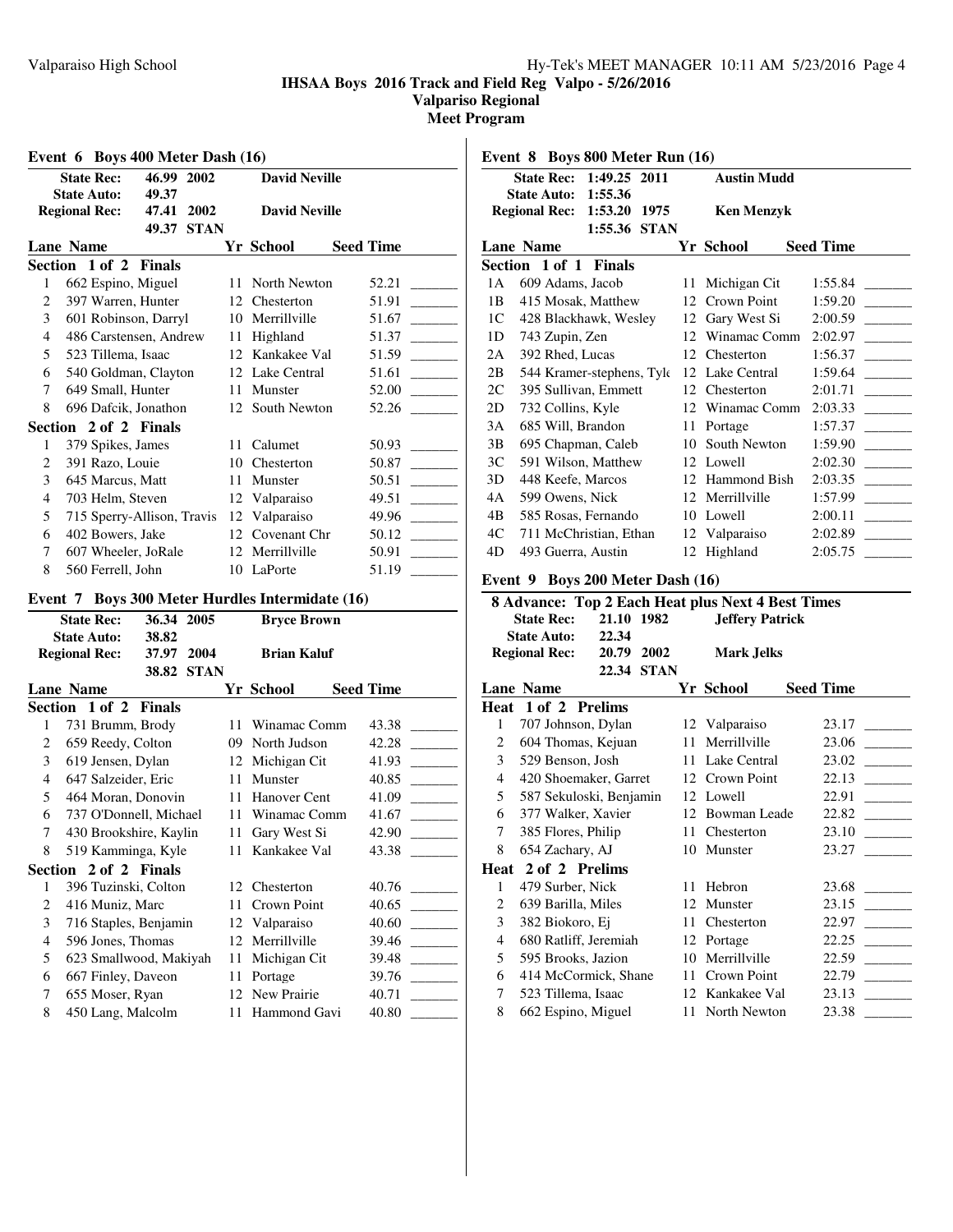**Valpariso Regional**

**Meet Program**

 $\mathbf{I}$ 

| Event $10$ Boys 3200 Meter Run $(16)$                        |                                   |             |                              |                  |  |  |  |  |  |  |
|--------------------------------------------------------------|-----------------------------------|-------------|------------------------------|------------------|--|--|--|--|--|--|
|                                                              | 8:51.15 2012<br><b>State Rec:</b> |             | <b>Futsum Zienasellassie</b> |                  |  |  |  |  |  |  |
|                                                              | <b>State Auto:</b><br>9:17.52     |             |                              |                  |  |  |  |  |  |  |
| <b>Regional Rec:</b><br>8:53.90<br>1975<br><b>Rudy Chapa</b> |                                   |             |                              |                  |  |  |  |  |  |  |
|                                                              | 9:17.52                           | <b>STAN</b> |                              |                  |  |  |  |  |  |  |
|                                                              | <b>Lane Name</b>                  |             | Yr School                    | <b>Seed Time</b> |  |  |  |  |  |  |
|                                                              | Section 1 of 1 Finals             |             |                              |                  |  |  |  |  |  |  |
| 1                                                            | 577 Fleming, Alec                 | 10          | Lowell                       | 9:37.64          |  |  |  |  |  |  |
| 2                                                            | 644 Keslin, Tyler                 | 12          | Munster                      | 9:37.69          |  |  |  |  |  |  |
| 3                                                            | 699 Dalton, Daniel                | 12          | Valparaiso                   | 9:27.85          |  |  |  |  |  |  |
| $\overline{4}$                                               | 575 Boyer, Hunter                 | 11          | Lowell                       | 9:31.51          |  |  |  |  |  |  |
| 5                                                            | 542 Konopasek, Kameron            | 12          | Lake Central                 | 9:32.22          |  |  |  |  |  |  |
| 6                                                            | 389 Kintzele, Jakob               | 10          | Chesterton                   | 9:34.19          |  |  |  |  |  |  |
| 7                                                            | 561 Flannery, Bryan               | 12          | LaPorte                      | 9:42.14          |  |  |  |  |  |  |
| 8                                                            | 567 Merkel, Dakota                | 11          | LaPorte                      | 9:43.79          |  |  |  |  |  |  |
| 9                                                            | 640 Burgwald, Theo                | 12          | Munster                      | 9:47.68          |  |  |  |  |  |  |
| 10                                                           | 725 O'Shea, Joel                  | 12          | Wheeler                      | 9:50.26          |  |  |  |  |  |  |
| 11                                                           | 531 Copeland, Joey                | 10          | Lake Central                 | 9:50.63          |  |  |  |  |  |  |
| 12                                                           | 704 Huber, Collin                 | 10          | Valparaiso                   | 9:56.62          |  |  |  |  |  |  |
| 13                                                           | 489 Comer, Tristen                | 11          | Highland                     | 9:57.18          |  |  |  |  |  |  |
| 14                                                           | 627 Braden, Trevor                | 09          | Morgan Towns                 | 10:16.31         |  |  |  |  |  |  |
| 15                                                           | 525 Heinold, Jay                  | 10          | Kouts                        | 10:18.41         |  |  |  |  |  |  |
| 16                                                           | 518 Conley, Trevor                | 10          | Kankakee Val                 | 10:31.34         |  |  |  |  |  |  |

### **Event 11 Boys 4x400 Meter Relay (16) State Rec: 3:13.66 1980 k. Carter, C. Peterson, W. Monagan and S. Burnett State Auto: 3:20.92 Regional Rec: 3:16.50 1975 Jones, Buckingham, Hill and Blackman 3:20.92 STAN Lane** Team **Relay Seed Time Section 1 of 2 Finals** 1 Morgan Towns A 3:36.67 1) 626 Arnett, Jimmy 09 2) 628 Chapman, Cameron 10 3) 630 Gast, Caleb 12 4) 629 Gast, Aaron 12 5) 632 Kenworthy, Jacob 10 6) 633 Lemmons, Brett 11 7) 634 Mudd, Ryan 10 8) 635 Savage, Aaron 11 2 Bowman Leade A 3:34.23 1) 372 Burnett, Christopher 11 2) 373 Moss, DiMagglo 10 3) 374 Rea, Marvin 12 4) 376 Strong, Malik 11 5) 377 Walker, Xavier 12 3 Gary West Si A 3:33.83 1) 428 Blackhawk, Wesley 12 2) 430 Brookshire, Kaylin 11 3) 432 Crews, DeJon 10 4) 433 Faulkner, Ion 11 5) 436 Johnson, LeDarius 11 6) 435 Johnson, Jordan 11 7) 437 Mason, Quesean 09 8) 441 Overshown, Willie 10 4 Crown Point A 3:30.97 1) 409 Harrell, DaQuan 11 2) 406 Berry, Jacob 11 3) 407 Gerlach, Alec 12 4) 408 Hanlon, Matthew 09

|    | 5) 405 Akers, Casey 11       |   | 6) 415 Mosak, Matthew 12     |
|----|------------------------------|---|------------------------------|
|    | 7) 416 Muniz, Marc 11        |   | 8) 419 Ryan, Nick 10         |
| 5. | Winamac Comm                 | A | 3:32.16                      |
|    | 1) 731 Brumm, Brody 11       |   | 2) 733 Dotlich, Derek 12     |
|    | 3) 734 Henderson, Brandon 09 |   | 4) 735 Lewis, Tyler 10       |
|    | 5) 736 Loehmer, Kole 12      |   | 6) 737 O'Donnell, Michael 11 |
|    | 7) 739 Tankersley, Braden 11 |   | 8) 743 Zupin, Zen 12         |
| 6  | Munster                      | A | 3:33.17                      |
|    | 1) 638 Balac, Aleks 12       |   | 2) 639 Barilla, Miles 12     |
|    | $(3)$ 640 Burgwald, Theo 12  |   | 4) 641 Jen, Kyle 12          |
|    | 5) 645 Marcus, Matt 11       |   | 6) 647 Salzeider, Eric 11    |
|    | 7) 649 Small, Hunter 11      |   | 8) 652 Wallace, Eric 10      |
| 7  | Highland                     | A | 3:35.89                      |
|    | 1) 486 Carstensen, Andrew 11 |   | 2) 487 Celmer, Tristian 10   |
|    | 3) 488 Churilla, Ethan 09    |   | 4) 494 Korcha, Jacob 10      |
|    | 5) 498 Rios, Rafael 09       |   | 6) 501 Tanis, Kyler 09       |
|    | 7) 503 Theisen, Logan 11     |   | 8) 504 Toweson, Donald 11    |
| 8  | Covenant Chr                 | А | 3:37.86                      |
|    | 1) 401 Bakker, Carson 09     |   | 2) 402 Bowers, Jake 12       |
|    | 3) 403 Porte, Isaac 11       |   | 4) 404 Tolkamp, Kaiden 11    |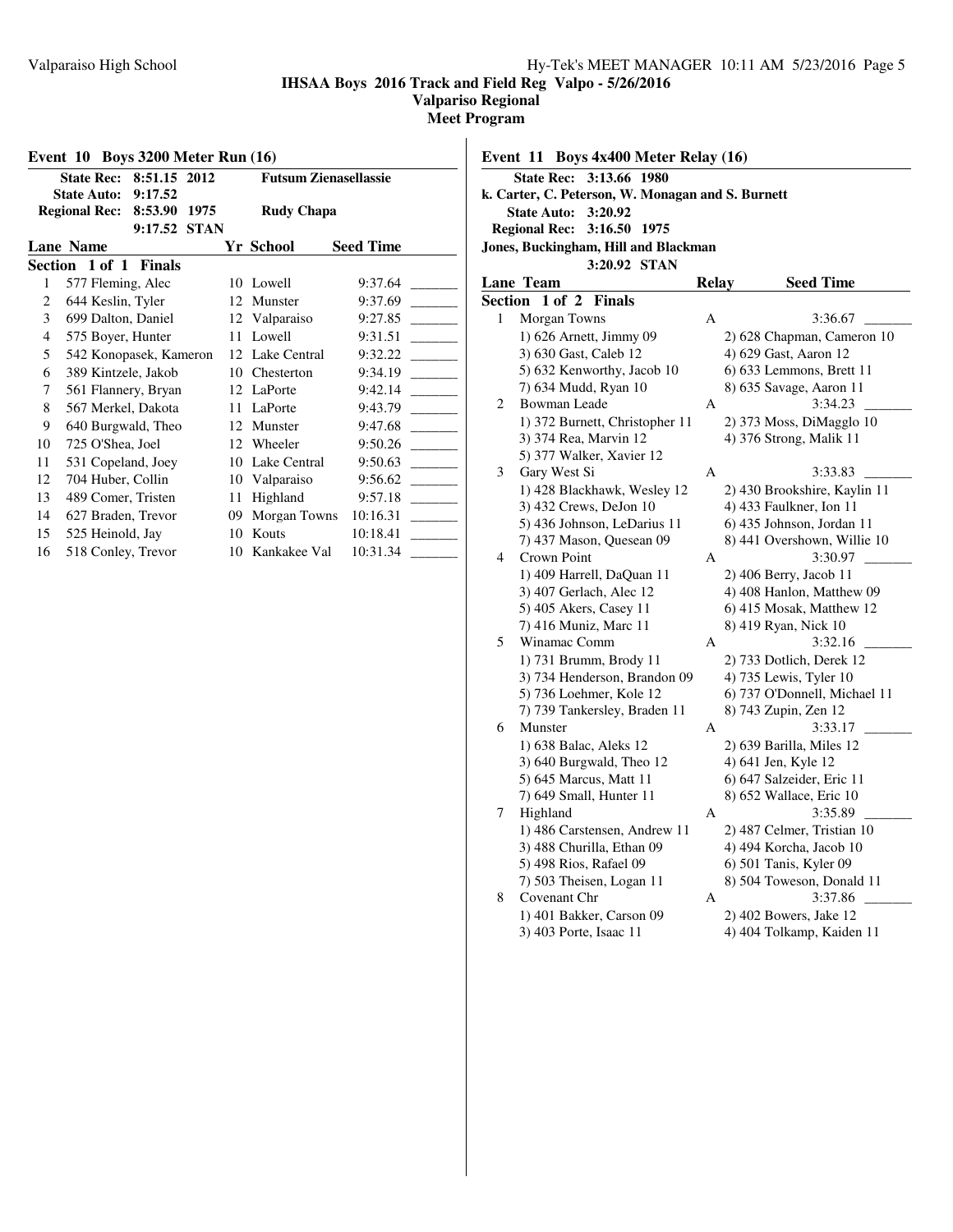**IHSAA Boys 2016 Track and Field Reg Valpo - 5/26/2016**

**Valpariso Regional Meet Program**

|   |                                |              | Section 2 of 2 Finals(Event 11 Boys 4x400 Meter Relay (16 |                | Flight 2 of 2 Finals         |                     |                                  |
|---|--------------------------------|--------------|-----------------------------------------------------------|----------------|------------------------------|---------------------|----------------------------------|
|   | 1 LaPorte                      | $\mathbf{A}$ | 3:27.99                                                   | $\mathbf{1}$   | 533 Dahlkamp, Wally          | 12 Lake Central     |                                  |
|   | 1) 557 Bohling, Joshua 11      |              | 2) 571 Tobar, Jacob 12                                    | 2              | 520 Kapella, Darin           | 11 Kankakee Val     | 138-05                           |
|   | 3) 560 Ferrell, John 10        |              | 4) 568 Nespo, Drayson 10                                  | 3              | 719 Bertucci, Derek          | 11 Wheeler          | $140-11$                         |
|   | 5) 570 Steder, Ryan 10         |              | 6) 558 Cave, Tyler 12                                     | 4              | 602 Sams, Anthony            | 11 Merrillville     | $144-01$                         |
| 2 | Portage                        | A            | 3:27.81                                                   | 5              | 588 Summers, Gavin           | 11 Lowell           | $145-02$                         |
|   | 1) 685 Will, Brandon 11        |              | 2) 677 Parker, LaRon 11                                   | 6              | 491 Gibson, Curtis           | 12 Highland         |                                  |
|   | 3) 678 Perry, Lataryion 11     |              | 4) 686 Williams, Armon 11                                 | 7              | 462 Fanta, Trenton           | 12 Hanover Cent     | $169-00$                         |
|   | 5) 683 Sanchez, Angel 10       |              | 6) 684 West, Christian 11                                 | 8              | 516 Ray, Nick                | 11 Hobart           | $177 - 10$                       |
|   | 7) 667 Finley, Daveon 11       |              | 8) 680 Ratliff, Jeremiah 12                               |                |                              |                     |                                  |
| 3 | Michigan Cit                   | A            | 3:25.82                                                   |                | Event 13 Boys Shot Put (16)  |                     |                                  |
|   | 1) 609 Adams, Jacob 11         |              | 2) 620 Jones, Dominique 11                                |                | State Rec: 66-08.50 1997     | <b>Jeremy Allen</b> |                                  |
|   | 3) 623 Smallwood, Makiyah 11   |              | 4) 618 Hurt, Jr., Brandon 11                              |                | <b>State Auto:</b><br>54-10  |                     |                                  |
|   | 5) 614 Crawford, Cevin 12      |              | 6) 615 Davis, Isaiah 12                                   |                | Regional Rec: 65-06.50 1997  | <b>Adam Vrabel</b>  |                                  |
|   | 7) 624 Triplett, Chase 09      |              | 8) 625 Vigil, Zachariah 12                                |                | 54-10.00 STAN                |                     |                                  |
| 4 | Merrillville                   | A            | 3:22.88                                                   |                | Pos Name                     | Yr School           | <b>Seed Mark</b>                 |
|   | 1) 596 Jones, Thomas 12        |              | 2) 599 Owens, Nick 12                                     |                | Flight 1 of 2 Finals         |                     |                                  |
|   | 3) 607 Wheeler, JoRale 12      |              | 4) 601 Robinson, Darryl 10                                | $\mathbf{1}$   | 470 Daniel, Ryan             | 12 Hebron           | 43-09.50                         |
|   | 5) 605 Thompson, Matthew 12    |              | 6) 606 Tucker, Anthony 12                                 | $\overline{c}$ | 527 Rosenbaum, Colton        | 10 LaCrosse         |                                  |
|   | 7) 600 Parkham, Kody 12        |              | 8) 608 Young, Jordan 12                                   | 3              | 738 Shorter, Matt            |                     | 11 Winamac Comm 45-01.00         |
| 5 | Valparaiso                     | A            | 3:25.39                                                   | $\overline{4}$ | 447 Ibarra, Edgar            |                     | 12 Hammond Bish 46-08.00 ______  |
|   | 1) 698 Bond, Jacob 10          |              | 2) 703 Helm, Steven 12                                    | 5              | 551 Taylor, Michael          | 11 Lake Central     | 47-08.50                         |
|   | 3) 706 Jobbe, Maxwell 11       |              | 4) 712 Meeter, Logan 12                                   | 6              | 515 Potts, Bradley           | 12 Hobart           | 47-09.50                         |
|   | 5) 714 Sanders, Corey 12       |              | 6) 715 Sperry-Allison, Travis 1                           | 7              | 646 Poelinitz, Aavery        | 10 Munster          |                                  |
| 6 | Lowell                         | A            |                                                           |                |                              |                     |                                  |
|   | 1) 590 Wildman, Mitchell 10    |              | 2) 579 Gill, Jaeger 10                                    | 8              | 588 Summers, Gavin           | 11 Lowell           | 49-11.00                         |
|   | 3) 582 James, Isaac 12         |              | 4) 587 Sekuloski, Benjamin 12                             |                | Flight 2 of 2 Finals         |                     |                                  |
|   | 5) 585 Rosas, Fernando 10      |              | 6) 584 Love, Elijah                                       | 1              | 375 Stephenson, Newlyn       |                     | 11 Bowman Leade 50-02.00 _______ |
|   | 7) 574 Bottos, Ryan 12         |              | 8) 591 Wilson, Matthew 12                                 | 2              | 672 Johnson, Royce           | 12 Portage          | 50-04.75                         |
| 7 | Lake Central                   | A            | 3:27.91                                                   | 3              | 602 Sams, Anthony            | 11 Merrillville     |                                  |
|   | 1) 553 Williams, Cameron 09    |              | 2) 537 Garvey, Casey 12                                   | 4              | 598 Norton, Brett            | 10 Merrillville     |                                  |
|   | 3) 540 Goldman, Clayton 12     |              | 4) 541 Hupp, Zach 12                                      | 5              | 564 Haislet, Westin          | 12 LaPorte          |                                  |
|   | 5) 545 Lucas, Nick 11          |              | 6) 546 Munoz, Jeremy 09                                   | 6              | 516 Ray, Nick                | 11 Hobart           |                                  |
|   | 7) 547 Pavloski, Tony 11       |              | 8) 529 Benson, Josh 11                                    | 7              | 671 Johnson, Michael         | 12 Portage          |                                  |
| 8 | Chesterton                     | $\mathbf{A}$ | 3:28.92                                                   | 8              | 462 Fanta, Trenton           | 12 Hanover Cent     |                                  |
|   | 1) 382 Biokoro, Ej 11          |              | 2) 393 Slatcoff, Garrett 12                               |                |                              |                     |                                  |
|   | 3) 391 Razo, Louie 10          |              | 4) 397 Warren, Hunter 12                                  |                | Event 14 Boys Long Jump (18) |                     |                                  |
|   | 5) 384 Fleischauer, Anthony 10 |              | 6) 395 Sullivan, Emmett 12                                |                | State Rec: 24-07.75 1995     | <b>Frank Young</b>  |                                  |
|   | 7) 392 Rhed, Lucas 12          |              | 8) 400 Zidarich, Brian 10                                 |                | <b>State Auto: 22-04.75</b>  |                     |                                  |

#### **Event 12 Boys Discus Throw (16)**

|                             | <b>State Rec:</b><br><b>State Auto:</b> | 217-01 1993<br>158-04 |             |    | John Schulte          |                  |           |  |
|-----------------------------|-----------------------------------------|-----------------------|-------------|----|-----------------------|------------------|-----------|--|
|                             | <b>Regional Rec:</b>                    | 200-04                | 2013        |    | <b>Gelen Robinson</b> |                  |           |  |
|                             |                                         | 158-04                | <b>STAN</b> |    |                       |                  |           |  |
| Pos                         | <b>Name</b>                             |                       |             |    | Yr School             | <b>Seed Mark</b> |           |  |
|                             | Flight 1 of 2 Finals                    |                       |             |    |                       |                  |           |  |
|                             | 492 Grider, Gannon                      |                       |             | 10 | Highland              |                  | 126-03.75 |  |
| $\mathcal{D}_{\mathcal{L}}$ | 716 Staples, Benjamin                   |                       |             |    | 12 Valparaiso         |                  | 127-02    |  |
| 3                           | 690 Branson, Luke                       |                       |             |    | 11 Rensselaer C       |                  | 127-06    |  |
| 4                           | 449 Heard, Kevin                        |                       |             |    | 11 Hammond Gavi       |                  | 127-07    |  |
| 5                           | 524 Martin, Austin                      |                       |             |    | 12. Knox              |                  | 131-00    |  |
| 6                           | 551 Taylor, Michael                     |                       |             |    | 11 Lake Central       |                  | 134-02    |  |
| 7                           | 417 Ricci, Nathaniel                    |                       |             |    | 10 Crown Point        |                  | 135-05    |  |
| 8                           | 572 Warnock, Nathaniel                  |                       |             |    | 12 LaPorte            |                  | 136-06    |  |

|     | 2004<br><b>Regional Rec:</b><br>24-00    | <b>Nolan Petties</b> |                  |
|-----|------------------------------------------|----------------------|------------------|
|     | 22-04.75 STAN                            |                      |                  |
| Pos | <b>Name</b>                              | Yr School            | <b>Seed Mark</b> |
|     | Flight 1 of 2 Finals                     |                      |                  |
|     | 715 Sperry-Allison, Travis 12 Valparaiso |                      | 20-06.50         |
| 2   | 637 Spencer, Clayton                     | 12 Morgan Towns      | 20-06.75         |
| 3   | 385 Flores, Philip                       | 11 Chesterton        | 20-10.00         |
| 4   | 592 Alexander, Justus                    | 11 Merrillyille      | $20-10.00$       |
| 5   | 614 Crawford, Cevin                      | 12 Michigan Cit      | $21 - 05.00$     |
| 6   | 532 Crawford, Keith                      | 11 Lake Central      | 21-05.50         |
| 7   | 729 Wasz, Jacob                          | 12 Wheeler           | 22-00.00         |
| 8   | 420 Shoemaker, Garret                    | 12 Crown Point       | 22-01.75         |
| 9   | 378 Jackson, Thomas                      | 11 Calumet           | 22-02.50         |
|     |                                          |                      |                  |